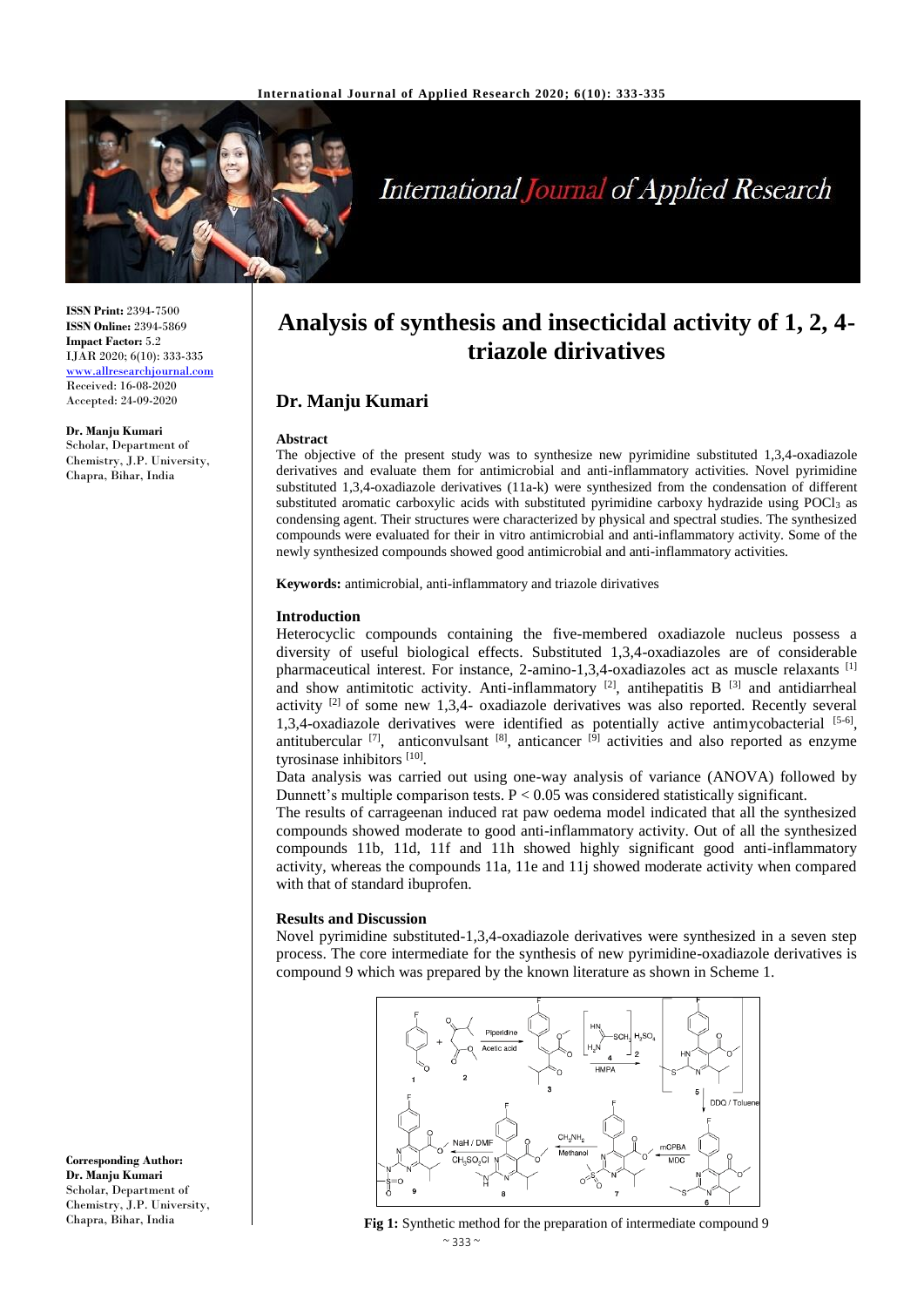The compound 3 was synthesized from 4-flouro benzaldehyde (1) and methyl isobutyl acetate (2) by Knoevenagel condensation. The compound 3 was reacted with S-methyl thiourea hydrogen sulfate (4) in the presence<br>of hexamethyl phosphoramide (HMPA) forms an of hexamethyl phosphoramide intermediate 5, which was treated with 2,3-dichloro-5,6 dicyanobenzoquinone (DDQ) in toluene to furnish the compound 6. The obtained S-methyl pyrimidine (6) compound was oxidized to sulfonyl methyl pyrimidine (7) using m-chloro perbenzoicacid. The N-methyl derivative (8) of the pyrimidine was synthesized by treating the compound 7 with methyl amine in methanolic medium. The compound 8 was further treated with methane sulfonyl chloride in the presence of NaH in anhydrous DMF to form compound 9. The pyrimidine hydrazide (10) was synthesized from the compound 9 upon refluxing with hydrazine hydrate solution for 6 hours.

Cyclization of the hydrazide compound (10) with different aromatic acids in presence of phosphorous oxychloride gave the titled compounds 11a-k (Scheme 2).



**Fig 2:** Synthetic method for the preparation of pyrimidine oxadiazoles 11(a-k)

The final compounds were obtained in good yields in the range of 64-85%. The completion of the reaction was monitored by TLC and the product was isolated by column chromatography in pure form.

The structure of the newly synthesized compounds was elucidated by their Mass, IR, NMR and melting points. In the IR spectra, the band due to  $-C=C$ - and  $C=N$  group, which was present in all studies, the peaks were observed at about  $1400 \text{ cm}^{-1}$  and  $1550 \text{ cm}^{-1}$ , respectively. The bands at about 1300 cm-1 and 990 cm-1 were characteristic for the S=O (sulfonyl group) and C-F groups respectively. About 1100 cm<sup>-1</sup> was characteristic for the C-O group. The molecular ion peaks in the mass spectra were in accordance with their molecular formulae. In <sup>1</sup>HNMR spectra, the

pyrimidine attached isopropyl protons were appeared as, doublet at about δ 1.3 and septet at about δ 3.2 to 3.3, two singlets at about  $\delta$  3.7 and  $\delta$  3.5 in all derivatives. The other aromatic protons were observed as two double doublets at  $\delta$  $7.65 - 7.45$  and  $\delta$  6.95 – 7.05 with respective ortho and meta fluorine couplings, in all the synthesized compounds with four protons. Similarly in <sup>13</sup>CNMR spectra of all synthesized compounds, aromatic carbon peaks were observed at about δ 165 – 162, 133, 130, 115 with respective fluorine couplings and the aliphatic carbons corresponding to  $N\text{-CH}_3$ ,  $SO_2CH_3$ , isopropyl peaks at about  $\delta$  42, 33, 32 and 21 respectively. The physical characteristic of the newly synthesized compounds were represented in Table 1.

| Comp            | R                            | Molecular                      | Mol. | M.P     | Yield  |
|-----------------|------------------------------|--------------------------------|------|---------|--------|
| Code            |                              | formula                        | Wt.  | $(^0C)$ | $(\%)$ |
| 11a             |                              | $C_{23}H_{22}FN_5O_3S$         | 467  | 194     | 73     |
| 11 <sub>b</sub> | Br                           | $C_{23}H_{21}FN_5O_3SBr$       | 546  | 155     | 70     |
| 11c             |                              | $C_{23}H_{21}FN_5O_3SBr$       | 546  | 177     | 75     |
| 11d             | CI.                          | $C_{23}H_{21}FN_5O_3SC1$       | 501  | 182     | 80     |
| 11 <sub>c</sub> |                              | $C_{23}H_{21}FN_5O_3SC1$       | 501  | 165     | 72     |
| 11f             |                              | $C_{23}H_{21}F_{2}N_{5}O_{3}S$ | 485  | 265     | 65     |
| 11g             |                              | $C_{23}H_{21}F_{2}N_{5}O_{3}S$ | 485  | 186     | 72     |
| 11h             | NO <sub>2</sub>              | $C_{23}H_{21}FN_6O_5S$         | 512  | 155     | 70     |
| 11i             | $\boldsymbol{\mathsf{No}}_2$ | $C_{23}H_{21}FN_6O_5S$         | 512  | 205     | 85     |
| 11j             | OCH3                         | $C_{23}H_{23}FN_6O_4S$         | 498  | 199     | 64     |
| 11k             | осн.                         | $C_{23}H_{23}FN_6O_4S$         | 498  | 242     | 85     |

**Table 1:** Physical characterization data of compounds 11(a-k)